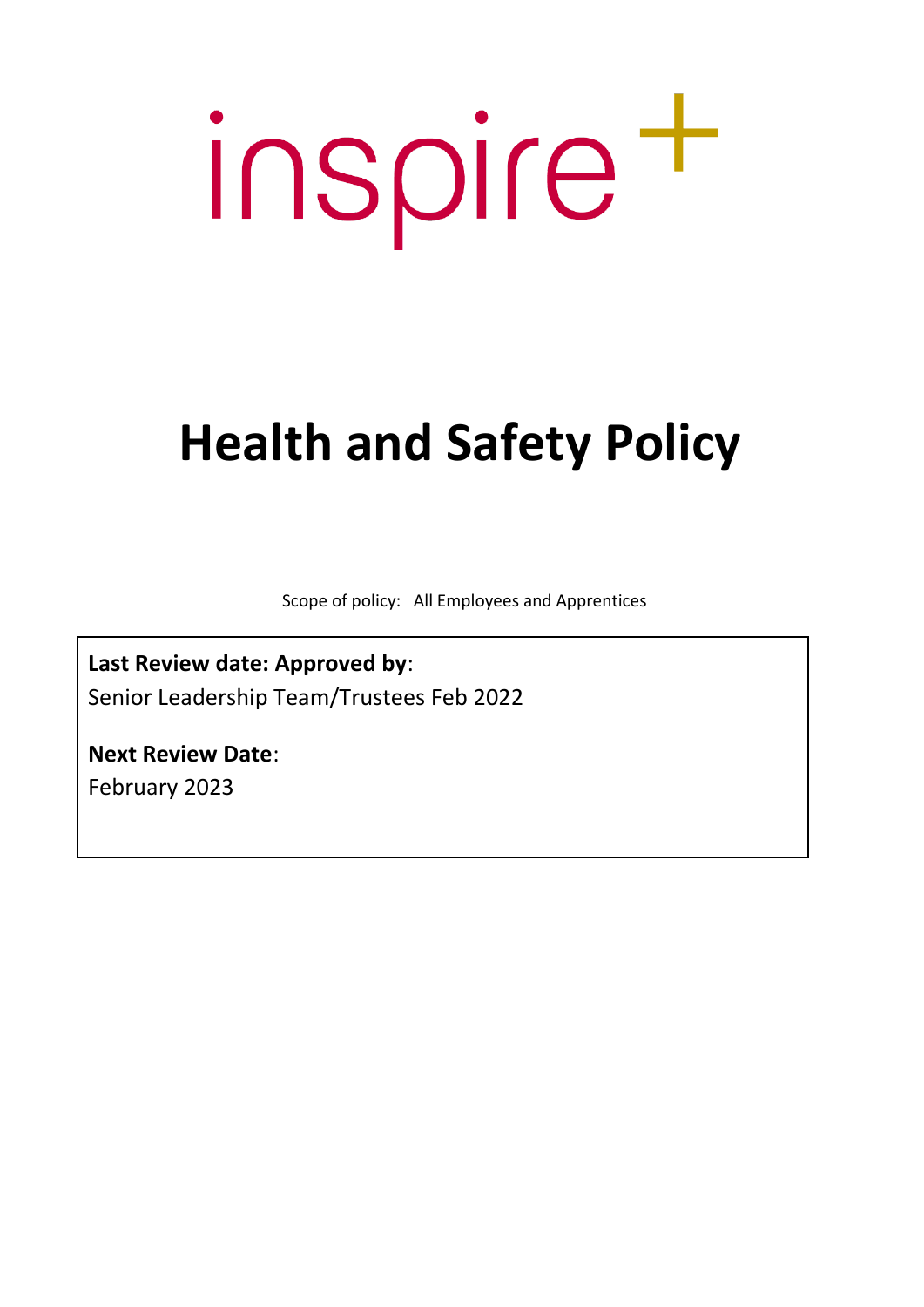#### **Inspire+ Health and Safety Policy**

#### 1. **Policy Statement**

Inspire+ is committed to providing a healthy and safe working environment for all employees, apprentices, clients and co-workers, in accordance with the Health and Safety at Work Act 1974 and all applicable regulations made under the Act, so far as reasonably practicable.

We recognise that the successful management of health and safety contributes to overall performance in a quality business. The organisation considers health and safety issues to be as important as commercial or operational considerations.

Inspire+, therefore, is committed to:

- Compliance with all relevant statutory requirements and expects employees, apprentices, coaches & volunteers to do the same
- Developing a positive health and safety culture, which is under constant review, throughout the organisation
- Make available relevant training and equipment, together with information necessary to ensure the health, safety and welfare of employees & apprentices
- Ensure that all employees are kept fully aware of their responsibilities under this policy and that an effective employer/employee consultation facility exists
- Reviewing this policy annually

#### **2. Organisation & responsibilities**

The person responsible for H&S for Inspire+ is David Price of Safety Guidance Ltd; responsibilities include :-

- Sign-off, implementation & monitoring of all health and safety policies & procedures
- Training of staff in health and safety & maintaining all records
- Risk assessment & accident analysis
- Review of policies & internal auditing processes

H&S Policy monitoring & external auditing is assisted by our external technical expert, David Price of Safety Guidance Ltd, the designated competent person who will assist with compliance of H&S requirements - Management of Health and Safety at Work Regulations 1992)

A H&S report will be presented quarterly and a summative annual report to Trustees will be given.

Every employee (coach, teacher, volunteer, assessor, tutor) has a responsibility for his or her own safety and for the safety of others and a duty to co-operate with the employer, by:

- Working safely and following the specified Codes of Practice
- Using the protective equipment provided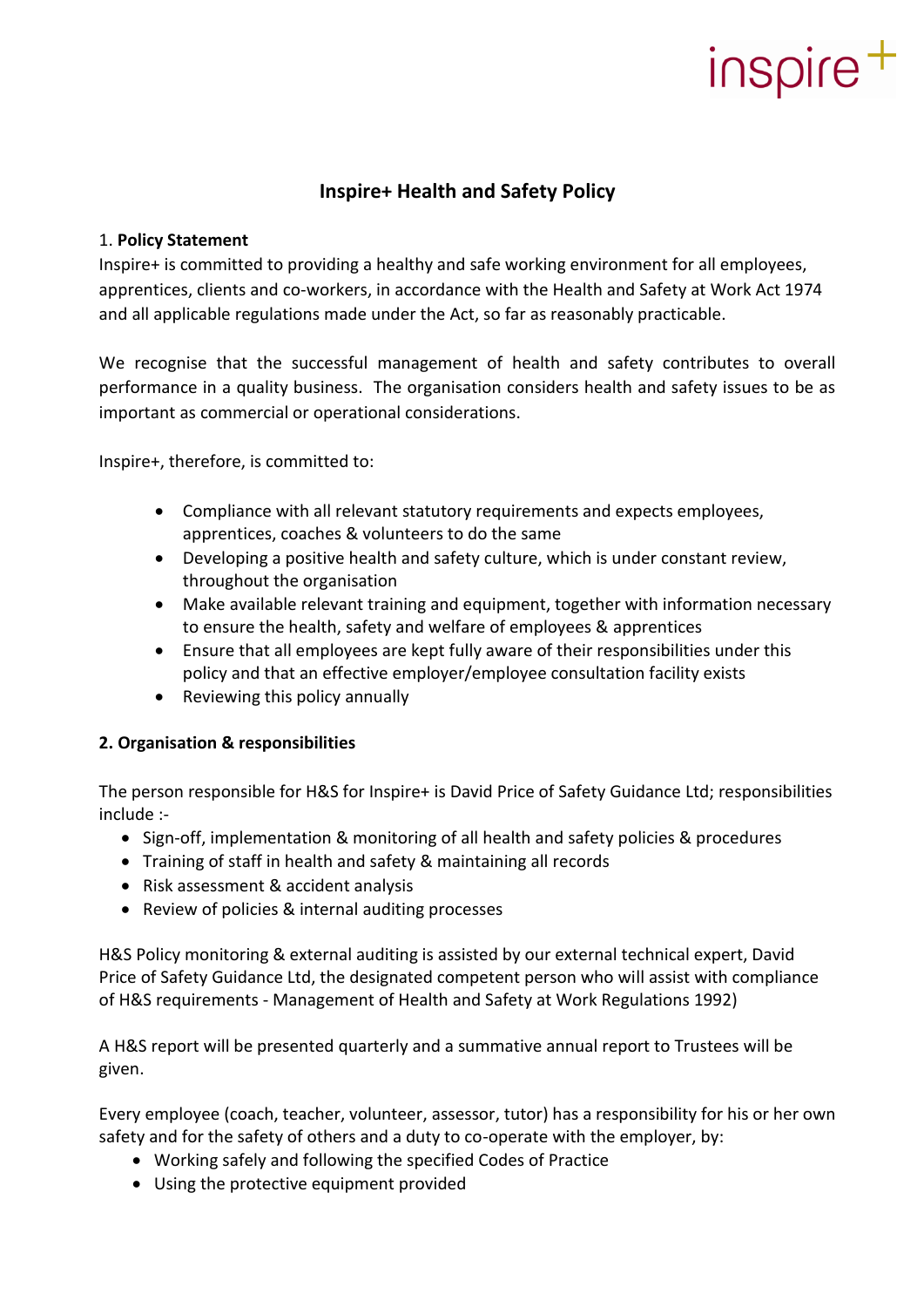- Complying with all safety procedures
- Reporting issues in the workplace
- Reporting all accidents and assisting in subsequent investigations

Failure to co-operate will be treated as a serious breach of the Contract of Employment and disciplinary measures could be taken.

#### **3. Arrangements to back up the policy**

- All staff & volunteers will receive training in the standard operating procedures of the Charity, sign their training record & be monitored against performance criteria
- Safe systems of work are created and made available in the Code of Practice & other guidelines, and are implemented as standard. These include "Keeping Children Safe in Education" and the Association for PE (afPE) Safe Practice guide documents.
- 3<sup>rd</sup> party facilities are checked to ensure that they are fit-for-purpose and meet safety criteria. SLAs are created & implemented to ensure that responsibilities & reporting lines are clear.
- Employees implement risk assessments of all facilities, locations & equipment to be used & will consider environmental factors, fire safety & prevention, relevant hazards, housekeeping, First Aid & supervision/ communication channels
- Coaching equipment is fit-for-purpose, sourced through Inspire+ approved suppliers and is inspected & checked for safety & quality
- Training & induction records are completed, maintained & stored
- Emergency procedures are created, implemented & monitored and include accident/incident reporting systems

#### **4. Creating, maintaining and promoting Health and Safety at Inspire+**

#### **4.1 Employees**

All members of staff will be expected to have a good understanding of the Health and Safety Policy and will be linked to their appraisal process. This will be assessed upon application of job role in accordance with Inspire+ recruitment policy. During staff induction training this will be promoted and shared with employees. Employees will complete a 'skills scan' of their current understanding and knowledge of Health and Safety to determine the suitability of training required. Employees will be asked to complete mandatory Health and Safety training including manual handling, first aid, and safeguarding. Through continual professional development three times a year this will be revisited regularly including further training on risk assessment writing, project planning and afPE safe practice guidance.

Health and Safety will be a fixed agenda item on each team meeting. This will ensure that the profile of the Health and Safety policy consistently high and that the culture within the charity support this agenda. Incidents including near misses will be discussed to understand lessons learned and how to improve performance. Visual notice boards in common areas, including the HSE requirements regular training and support will ensure that Health and Safety messages are visible and present, enabling employees to understand and implement the policy. Training needs will be updated through the charities and employees professional development logs and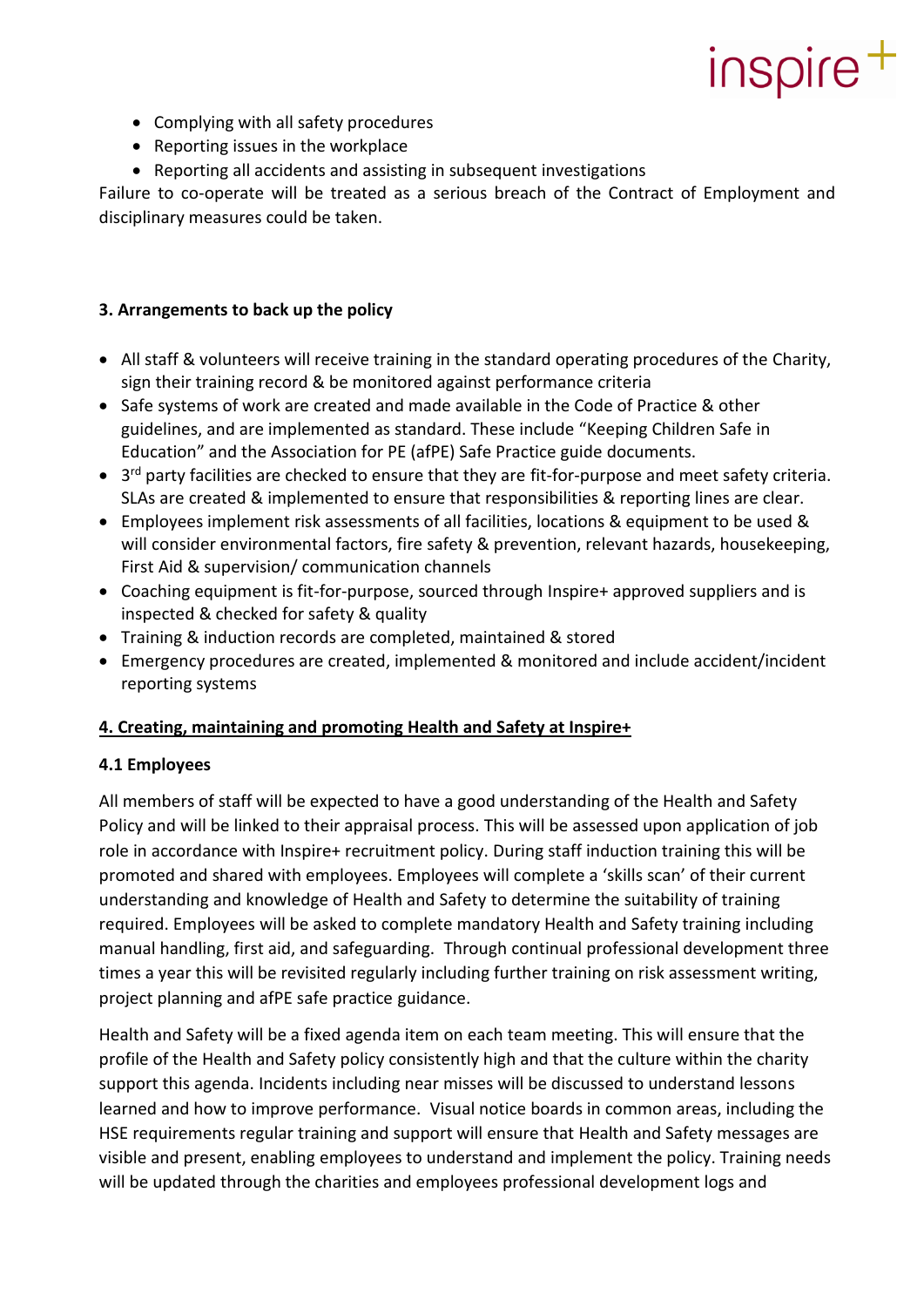reflections as outlined within the charities Continuous Professional Development policy. During this training employees will be shown how to ensure that they are working in and promoting a safe and healthy working environment.

#### **4.2 Apprentices**

Apprentices will receive training during a two-week induction which will include sessions and activities about Health and Safety in the workplace. Before enrolment apprentices and employers will complete a workplace health and safety risk assessment to ensure that the apprentice is safe within the working environment. Apprentices will be trained specifically on health and safety before and during their apprenticeship. This will be given in the form of off the job training to support them in their employment ensuring that they are safe and promote health and safety within their workplace. To further ensure apprentices safety a work based site risk assessment will be conducted for each employer and apprentice before being enrolled.

During apprenticeship training at venues apprentices will be given a site induction ensuring that all aspects pertaining to health and safety (fire exits/slips/trips and falls/hazards/site rules/first aid procedures) when attending training have been understood. This includes the recent implementation of Covid-19 safety measures. Please see Covid-19 policy for more details.

#### **5.1 Policy Review**

The Health and Safety Policy will be reviewed annually as part of the Charity policy review process.

| Signed:                                   |
|-------------------------------------------|
| Vincent Brittain, Chief Executive Officer |
| Next Review Date: February 2023           |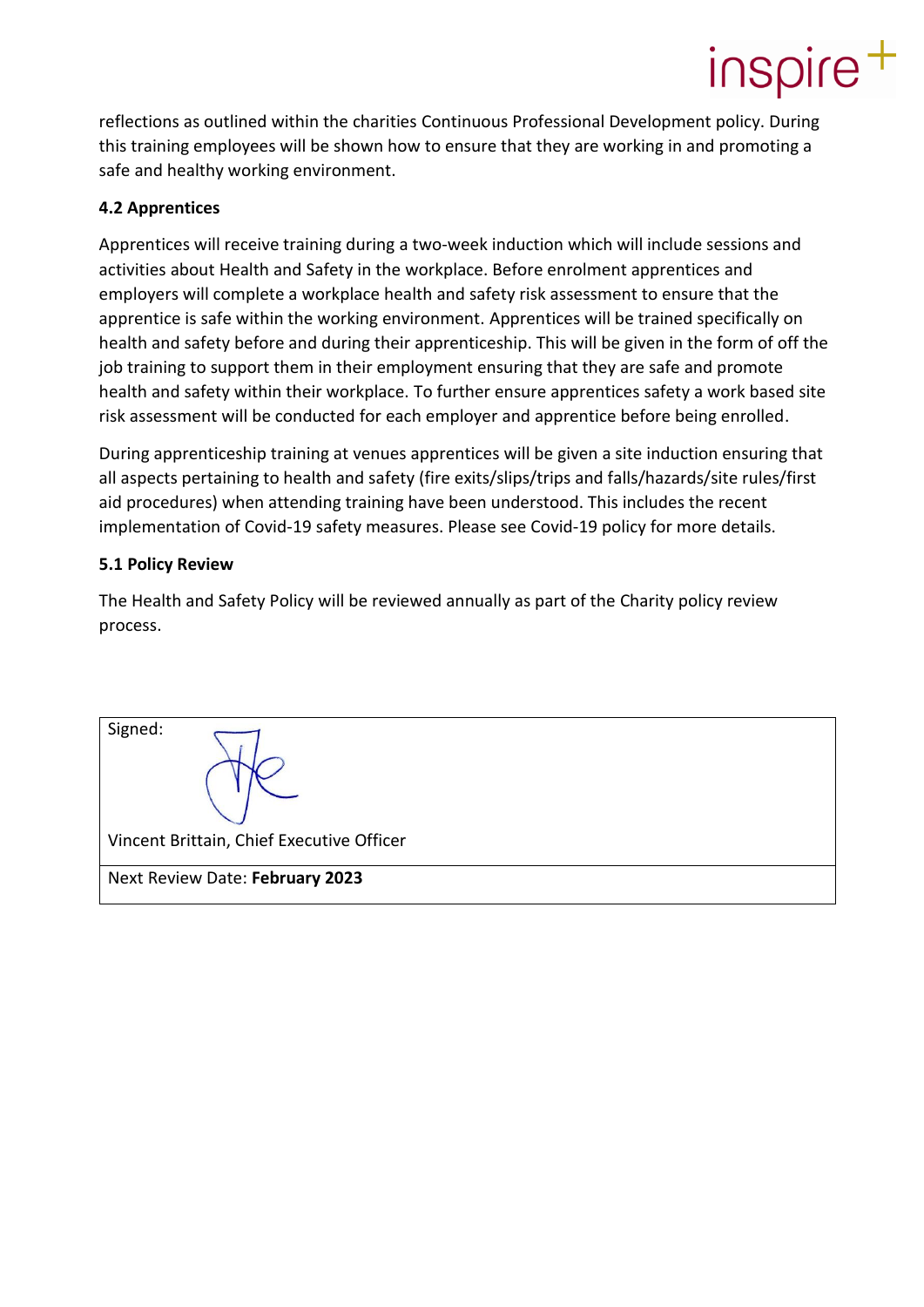### **Appendix 1 Accident, Incidents and Ill-Health Procedures**

An incident or accident is defined as the occurrence of any of the following:-

- An injury to a participant which requires treatment (first aid or external medical assistance)
- A near-miss which may have caused an injury
- An accident which has caused damage to the facility or has seriously disrupted the session
- An incident which has caused upset to a participant
- An incident which may damage the reputation of Inspire+

In the event of an accident, supervising staff should:-

- o Implement First Aid as appropriate
- o Inform staff at venue (e.g., school staff)
- o Arrange for the rest of the group to be supervised and engaged
- o Report to a Duty Manager of Inspire+ if serious, or if advice is required (use contact list below)
- o Call an ambulance if necessary
- o Record the accident & submit a copy to Vincent Brittain

If external medical treatment is being requested, provide the following information to the emergency services :-

- Your name & phone number
- Nature of incident and injuries
- Exact location and directions for access
- Action taken so far
- If necessary, direct ambulances to the location of the injured person.

#### **Always ask which hospital the ambulance will go to.**

#### **Completing Inspire+ Incident/accident Log**

\* when recording information following an incident or accident, fully complete the form below

\* when complete, return it immediately to Inspire+

If the accident or incident is serious, or might escalate, contact the relevant Inspire+ person or external technical advisor, to get instructions

#### **Emergency Contacts**

| <b>Vincent Brittain</b> | 07977 046732 |
|-------------------------|--------------|
| Steve Bull              | 07511842827  |
| <b>Chris Graves</b>     | 07727 933081 |
| Jon Clack               | 07805 405571 |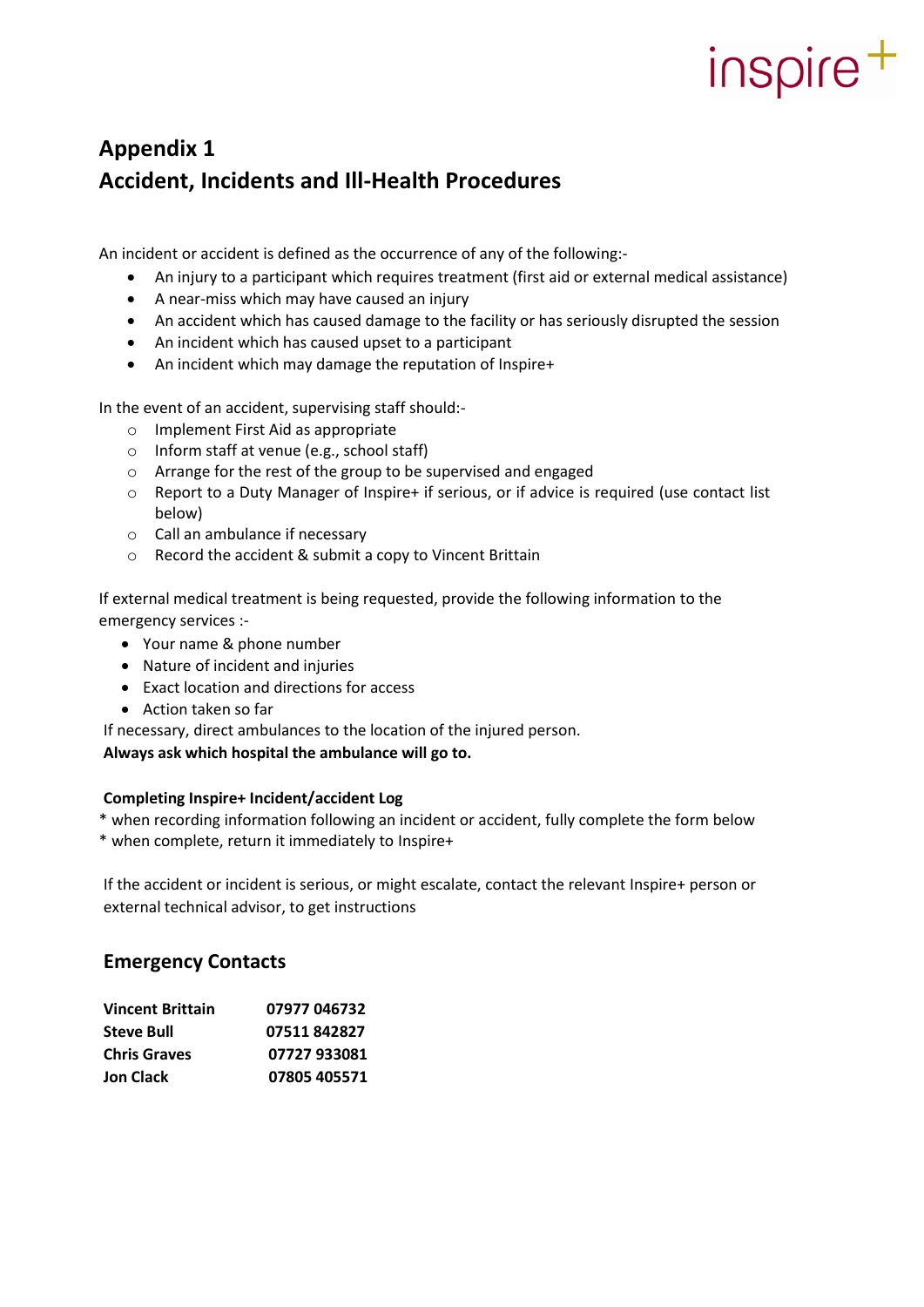### **Appendix 2 - General Accident / Incident Log**

| Report completed by : |          |
|-----------------------|----------|
|                       |          |
| Date:                 | Time:    |
| Child details         |          |
| Full name:            | Address: |
|                       |          |
| Age:                  |          |
|                       |          |
| Contact name:         |          |
| Relationship:         |          |
| Tel no.:              |          |
|                       |          |

Details of Incident

Description - nature of incident, description of any injuries (severity, body part, cause etc.), location, witness accounts, action taken, reporting etc.

Child / parent account (incl signature)

Input from Emergency Medical Services (details of ambulance, hospital etc.)

sign :

Office use only : RIDDOR report Y/N EHO contact Y/N Follow-up action Y/N

Return this form to Vincent.brittain@inspireplus.org.uk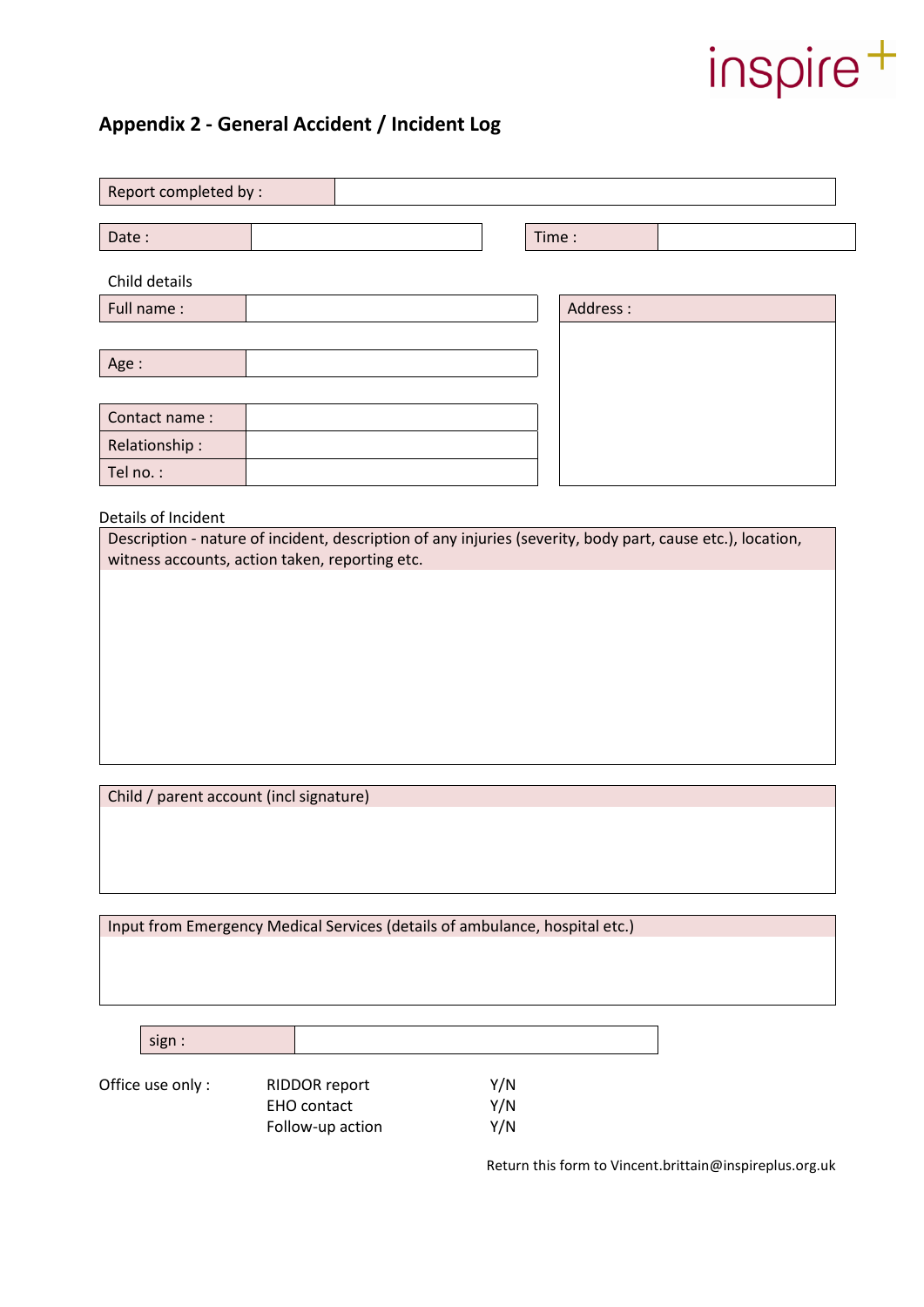### **Appendix 3 - Risk Assessments**

A risk assessment will be made for all areas of the operation. Risks will be minimized by implementing management systems and control measures. With consideration to the hazard or risk, once the control measures have been put in place, a residual risk will be calculated, with further action noted and operating procedures developed. Appropriately trained Inspire+ staff responsible for relevant areas of the operation will complete and review risk assessments.<http://www.hse.gov.uk/pubns/indg163.pdf>

Risk assessments will be reviewed :-

- $\leftarrow$  Annually
- $\ddot{+}$  When relevant legislation or industry guidance changes or is updated
- $\ddot$  Following review of accidents, recurring incidents or near misses
- $\perp$  When aspects of the operation, equipment or staffing change, or as the RA becomes less valid
- $\ddot{+}$  As requested by Inspire+ management or external technical advisors

Staff will be trained to perform dynamic risk assessment during all aspects of Inspire+ operations. Proactive safety management will reduce the impact of hazards.

Inspire+ utilises a 5x5 measuring system for assessing risks. The key elements of risk identification are:

- Seriousness & severity of the accident or injury
- 4 The likeliness of that accident or injury occurring

Each of these will be attributed a score from 1 to 5, to then be multiplied together to get the total residual risk. The scores are allocated with all management systems and control measures in place.

|   | <b>Severity</b>                        | Likelihood                      |
|---|----------------------------------------|---------------------------------|
| 5 | Multiple death and/or mass destruction | Very likely, almost certain     |
| 4 | Individual death or serious injury     | Likely                          |
| 3 | Moderate individual injury or illness  | Quite possible with human error |
|   | Minor injury                           | Minimal probability, unlikely   |
|   | No injury                              | Not likely at all               |

The multiples are then categorised as Low, Medium or High.

| <b>Residual</b><br>risk | <b>Scores</b> | <b>Definition</b>                                                               | <b>Action</b>                                                                                                                     |
|-------------------------|---------------|---------------------------------------------------------------------------------|-----------------------------------------------------------------------------------------------------------------------------------|
| Low                     | 1 to 7        | minor injury which is unlikely to<br>occur                                      | $\ddot{+}$ Ensure that control measures are fully<br>implemented at all times<br><b>↓</b> Review to strive to reduce risk further |
| <b>Medium</b>           | 8 to 16       | serious injury unlikely to occur<br>or minor injury likely to occur             | $\frac{1}{2}$ Seek & identify further control measures<br>Implement enhanced monitoring systems                                   |
| High                    | 16 to 25      | A very serious injury which has a<br>high or medium probability of<br>occurring | $\bigstar$ Remove activity<br>Implement further control measures to reduce<br>risk to acceptable level                            |